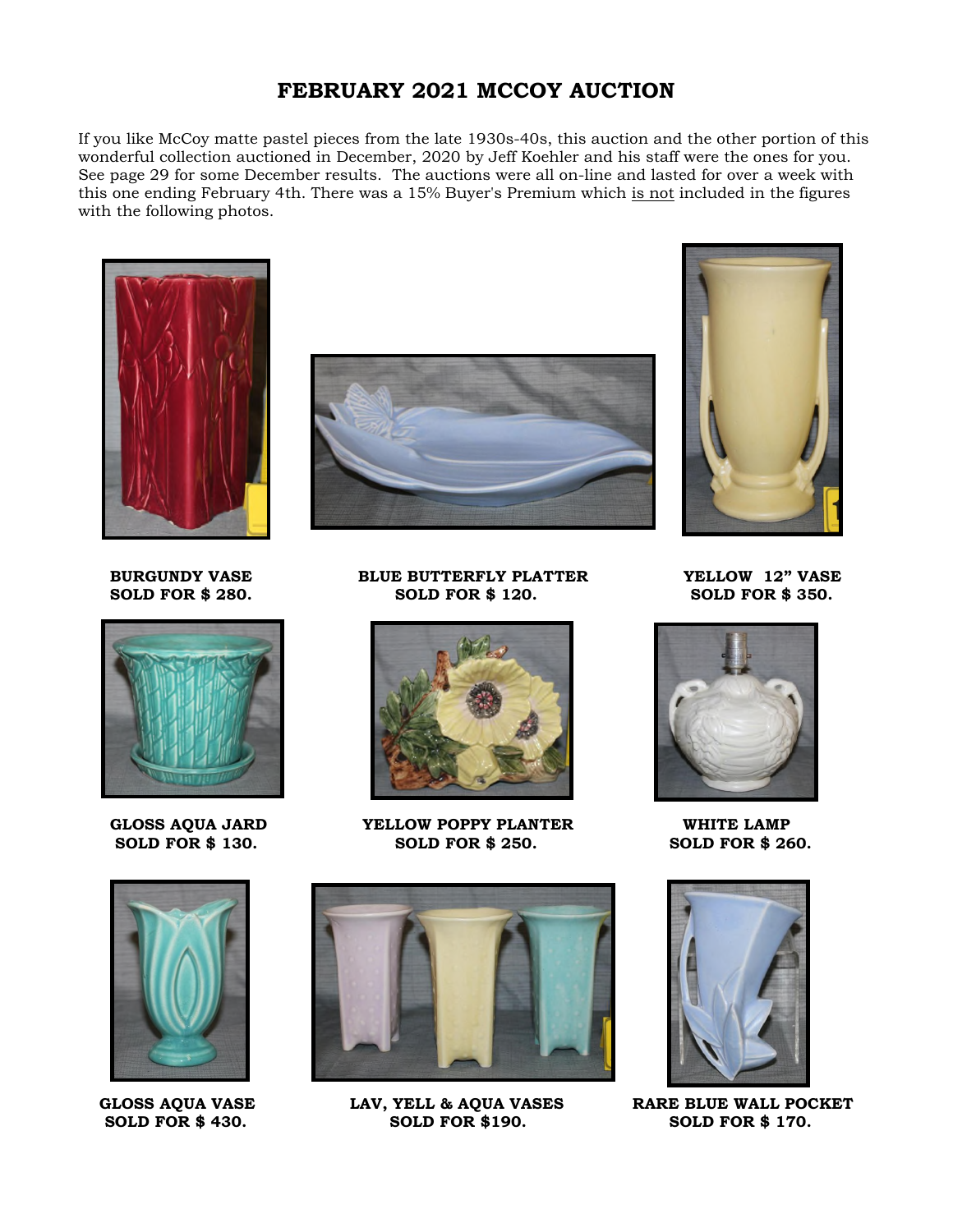

**BLUE HOBNAIL 4 A CELLOW VASE A DK GREEN VASE WHITE 10" VASE SOLD FOR \$ 180.** SOLD FOR \$ 80.





**SOLD FOR \$ 135.** 





**YELLOW WALL POCKET** GOLD TRIM PLANTER **SOLD FOR \$180.** THE SOLD FOR \$125. SOLD FOR \$45.



GLOSS AQUA VASE **YELLOW GOAT** 3-1/2" POT  **SOLD FOR \$ 145. SOLD FOR \$ 130. SOLD FOR \$ 80.** 





**SOLD FOR \$ 125.** 





**BLUE HANDS YELLOW ROOSTER STRETCH HOUND SOLD FOR \$155 . SOLD FOR \$ 42.50 SOLD FOR \$ 125.** 





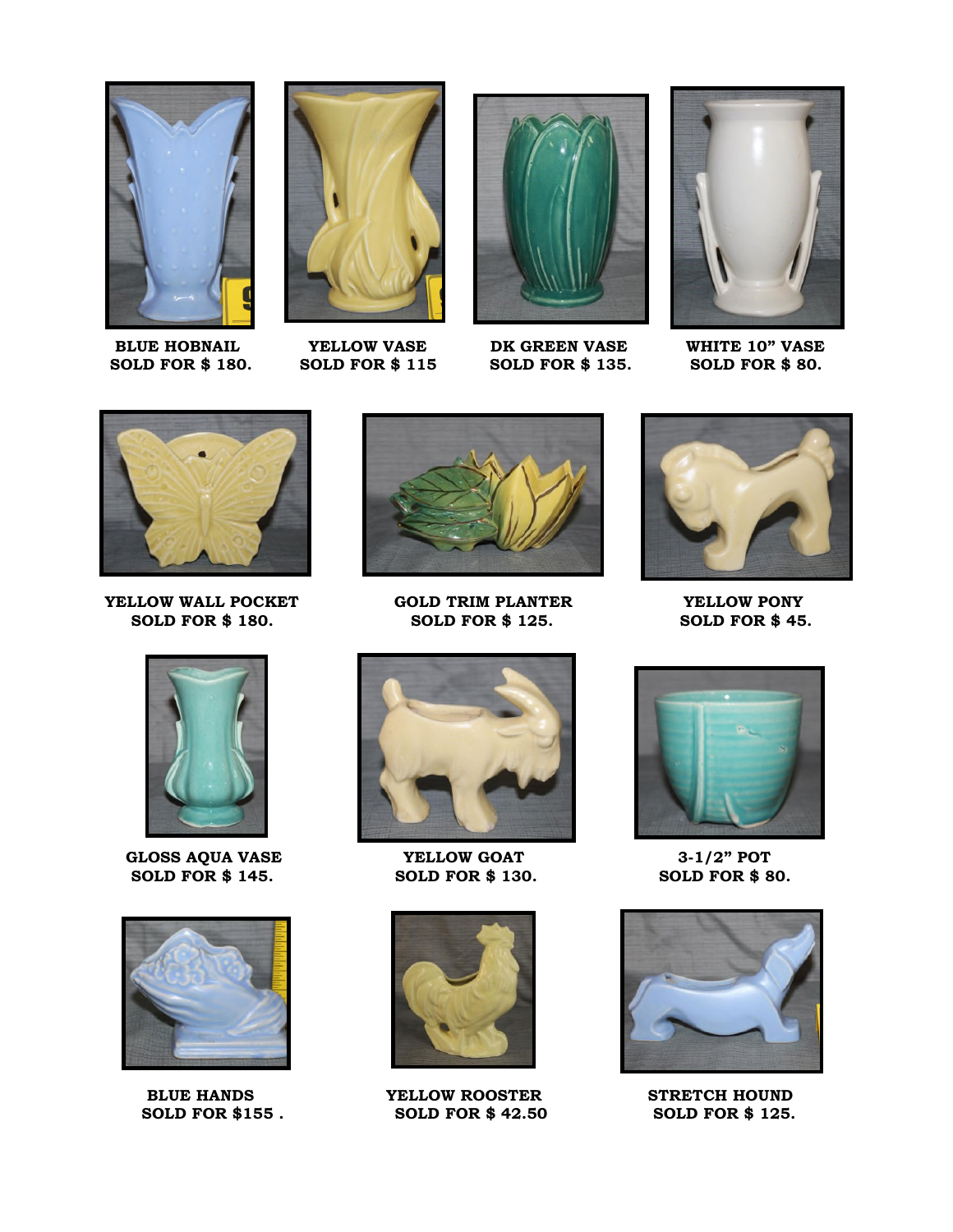





**SOLD FOR \$87.50** 

 **GLOSS AQUA VASE GLOSS AQUA VASE GLOSS AQUA VASE GLOSS AQUA VASE** 



**SOLD FOR \$82.50** 







**MATTE AQUA HEART CJ ODD ARMS – CORAL VASE WHITE DONKEY PITCHER SOLD FOR \$255.**<br>SOLD FOR \$82.50 SOLD FOR \$115. SOLD FOR \$255.



**MATTE AQUA LION WHITE 3-1/2 & 6 INCH AQUA WALL POCKET<br>SOLD FOR \$65. SOLD FOR \$87.50 SOLD FOR \$85 SOLD FOR \$87.50** 



WIDE LILY VASE **BLUE BOOKENDS** 5-1/2" POT/SAUCER







**SOLD FOR \$ 60. SOLD FOR \$37.50 SOLD FOR \$ 65.**